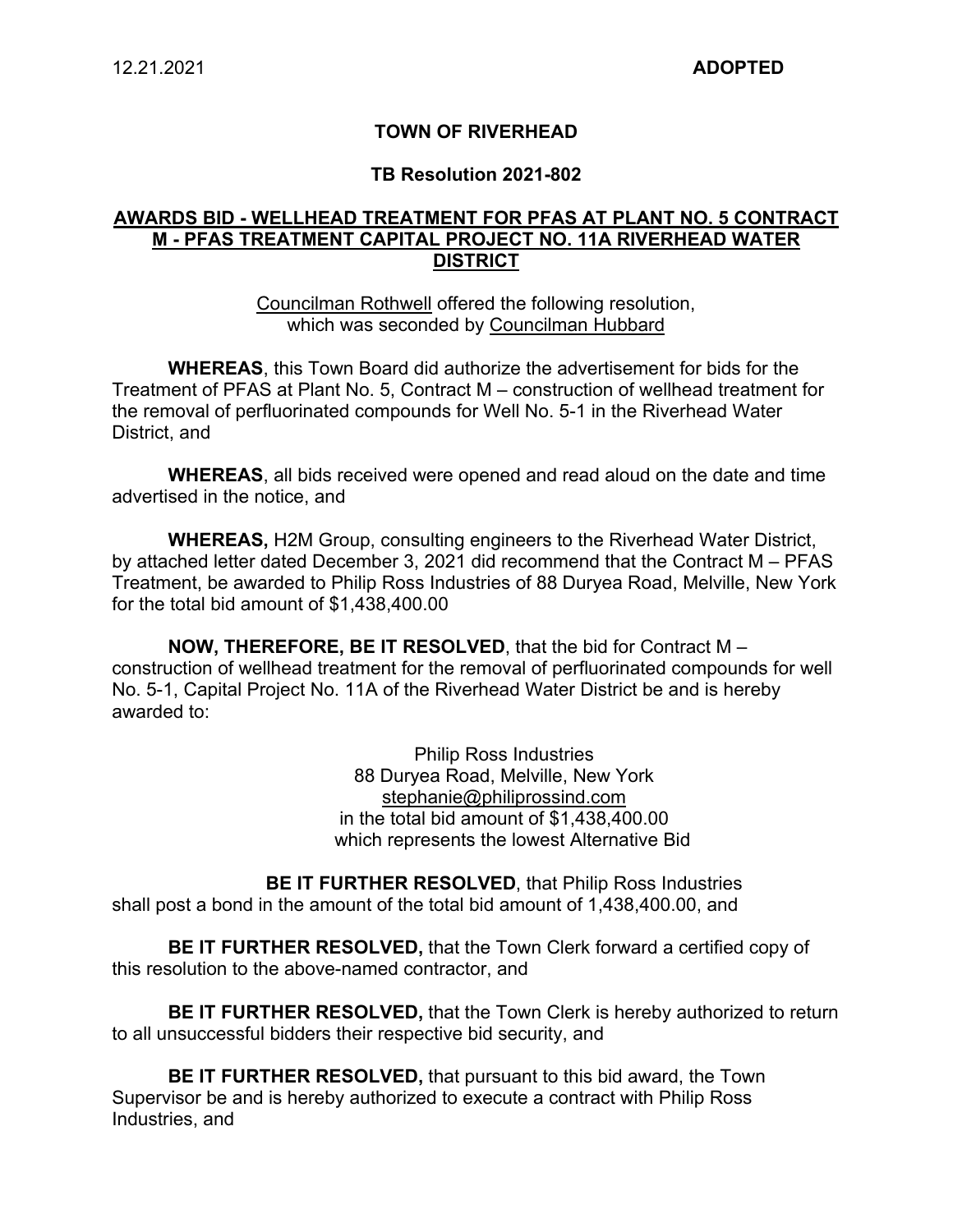**BE IT FURTHER RESOLVED,** that upon completion of fully executed contracts and the filing of said contract with the Town Clerk, the Town Clerk is hereby authorized to release to the successful bidder the bidder's bid security, and be it further

**RESOLVED**, all Town Hall Departments may review and obtain a copy of this resolution from the electronic storage device and if needed, a certified copy of same may be obtained from the Office of the Town Clerk.

# **THE VOTE**

| <b>RESULT:</b> | <b>ADOPTED [UNANIMOUS]</b>                   |
|----------------|----------------------------------------------|
| <b>MOVER:</b>  | Kenneth Rothwell, Councilman                 |
|                | <b>SECONDER:</b> Tim Hubbard, Councilman     |
| <b>AYES:</b>   | Aguiar, Hubbard, Kent, Beyrodt Jr., Rothwell |